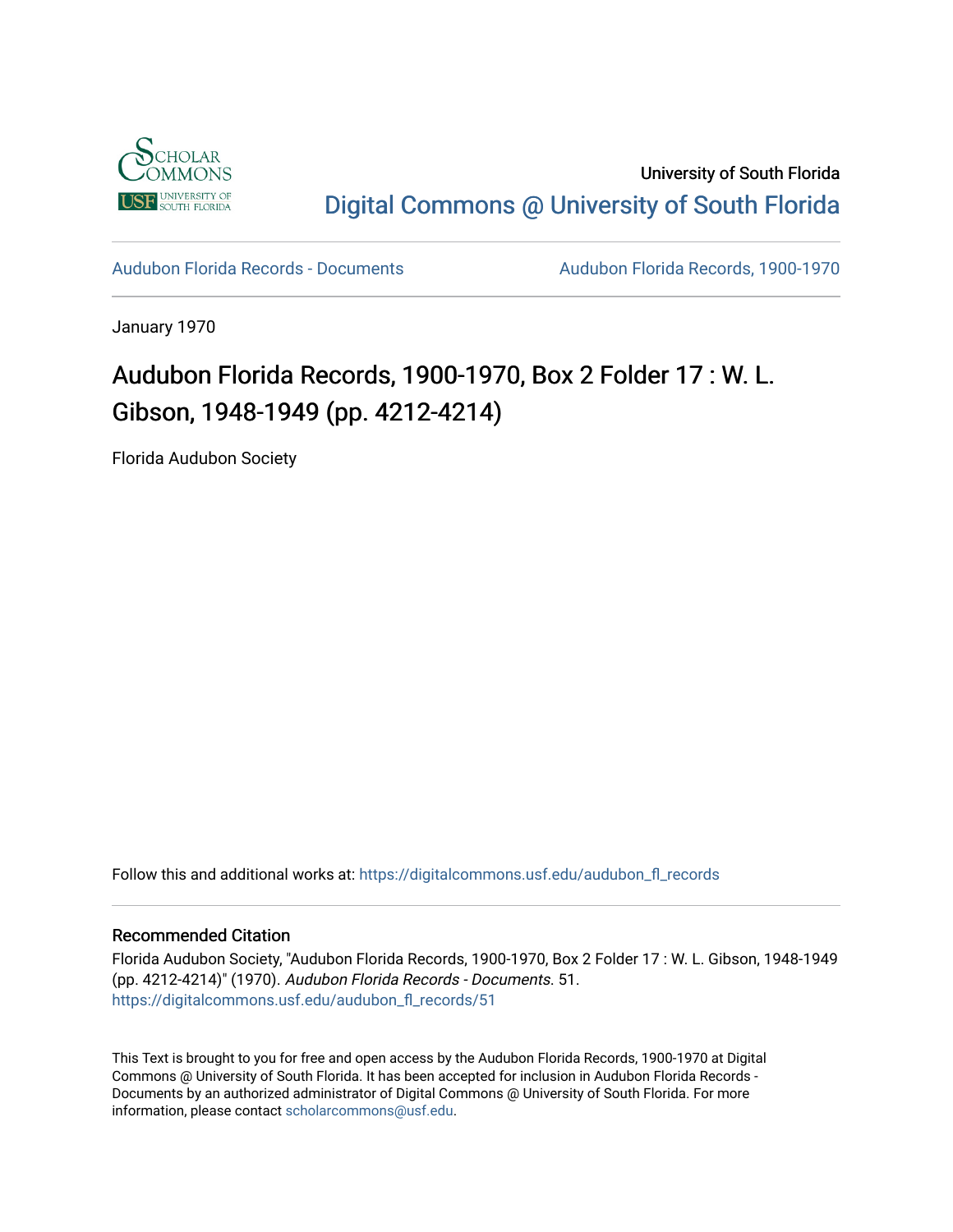## April 23, 1948

YON

#### WARDEN FILE

The name of the warden at Hunter's Island, Lake Worth, Palm Beach, Florida is

Walter L. Gibson % Paul Moore Estate<br>(Mrs. Moore's superintendent)<br>1820 South Ocean Boulevard Palm Beach, Fla.

John H. Baker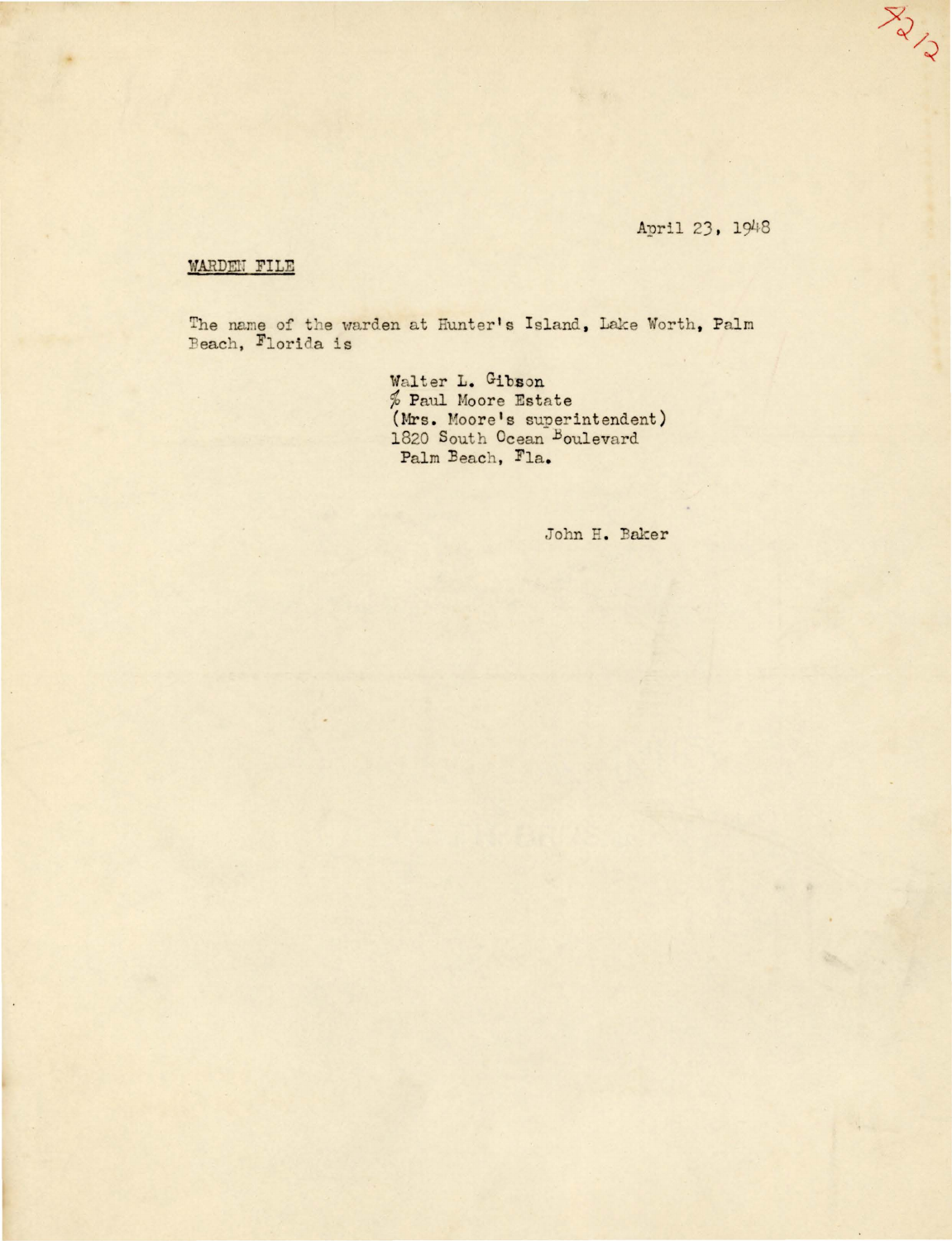

COLLADO HUECO South Ocean Blvd. Palm Beach, Fla.

*r*  V.J J

July 27, 1949<br>Marvin 4, Marnet

r. John H. Baker President National Audubon Society Audubon House 1000 Fifth Ave. New York, N. Y.

Dear Mr. Baker,-

Thank you for your letter of July 12, 1949

I am very happy at this time to sand you a summary report of my activities and observations on the sanctuary at Hunter's Island and adjoining islands.

During the past year inspection trips were made to these islands or around them at least twice a month. Six special trips were necessary too warn off trespasser's. These were all boys in their teens doing a bit of exploring from small boats. A friendly talk anout the birds and the purpose of the Sanctuary brought a promise to co-operate.

During the fall and winter it is estimated that over five thousand birds roost here. The severe storms of the past two years have reduced this number slightly. However it is apparent that from observing these birds at the islands and at their feeding grounds in the country west of town, that their numbers are steadily on the increase.

After penetrating Hunter's Island at several points after the nest-<br>ing season had ended, the nest's in an area of twenty square were counted found to centain fifty nest's. Most of these seem to have **AM** occupied during the nesting period. I believe over two thousand nest<sup>1</sup>s are here at the present time. A number of adult birds were found dead, about twenty, and the remains of about thirty young were found in nest's. Some of these probably died a naturally death a few may have been killed by the Black Buzzaeds.

I would roughly devide the different birds that roost and nest on the island as follows, White Ibis, 40 % Wood Ibis, 20, all types of Egrets 20, Little blue Heron, 5, White Crowned Night Heron, 5, Louisian Heron, 5, Anhenga's, 5,. Here also are a small number of crane's, I have not included these. It is a tall gray bird large wing spread, may be a young sandhill crane, no other markings.

A colony of the Least Tern's have had about fifty nest's on a newly filled beach on Ocean Blvd. A large number of Brown Pelican roost on the island but I have not observed a nest.

Sincerely yours

Mrs. Moore also asked for a report and a Duplicate has been mailed